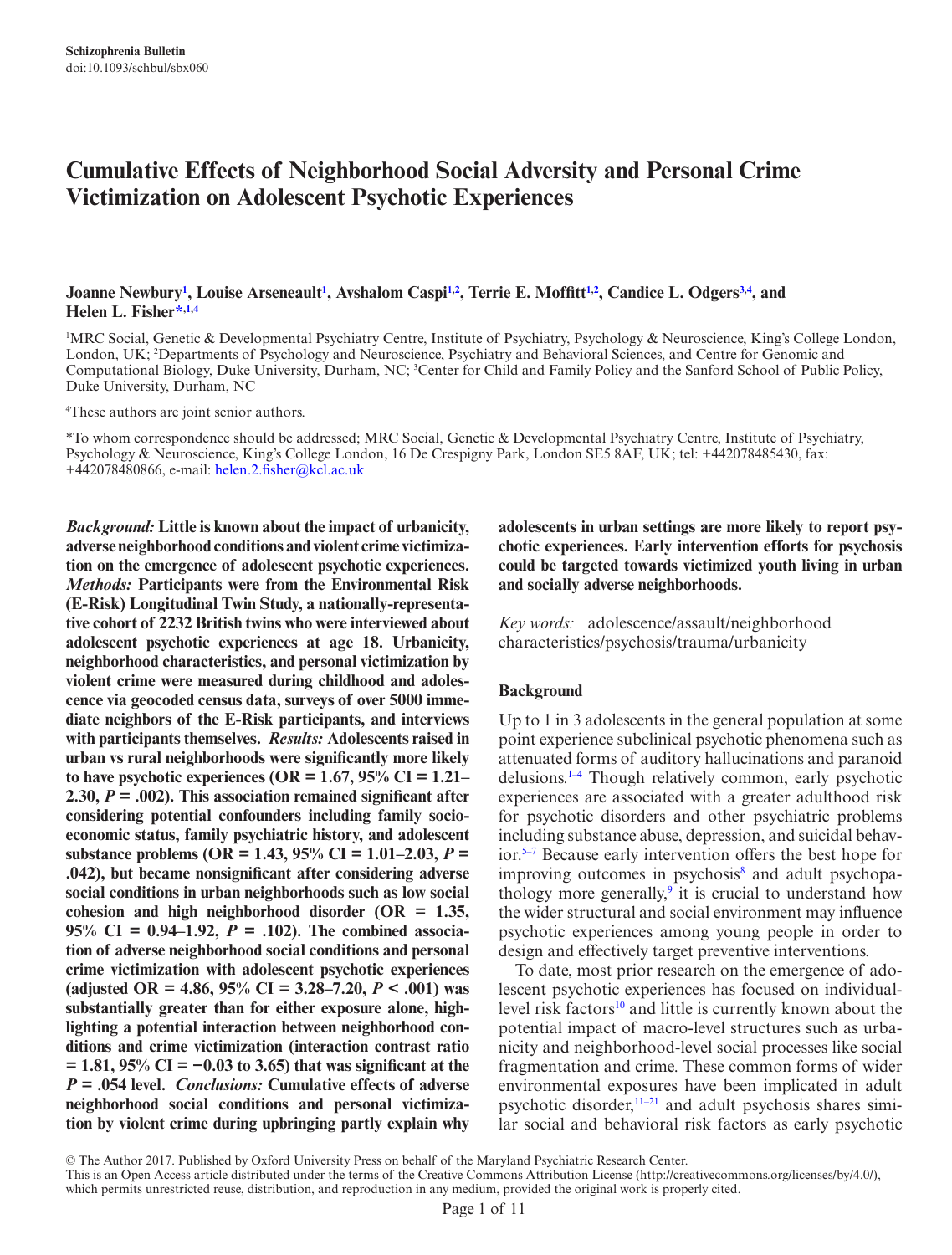phenomena.<sup>[10,](#page-8-4)22</sup> Early expressions of psychosis are more likely to persist and reach clinical significance among urban vs nonurban youth, $23,24$  $23,24$  but the reasons for this are unclear. We previously showed that adverse neighborhood social conditions in early childhood, such as low social cohesion and high crime, explained one quarter of the association between urbanicity and *childhood* psychotic symptoms[.25](#page-9-3) Elucidating the role of macro- and neighborhood-level exposures in *adolescent* psychotic experiences could be particularly informative for earlyintervention efforts, because the clinical relevance of psychotic phenomena increases later in adolescence.<sup>26</sup>

Cities (vs rural settings) have higher rates of violent crime $27,28$  $27,28$  and tend to be more threatening<sup>26</sup> and less socially cohesive.<sup>25,29</sup> Additionally, 16–24 year-olds in the United Kingdom are 3 times more likely than other age groups to be victimized by a violent crime. $30$  Therefore, many adolescents raised in cities are not only embedded in more socially adverse neighborhoods, but are also more likely be personally victimized by crime compared to other age groups and peers living in rural neighborhoods. Given that cumulative trauma (ie, an accumulation of stressful exposures such as social adversity and victimization) is implicated in risk for psychosis[,31–34](#page-9-9) we hypothesized that one of the reasons that young people in urban settings are at increased risk for psychotic phenomena is that they experience a greater accumulation of neighborhood-level social adversity and personal experiences of violence during upbringing. No study has yet explored the potential cumulative effects of adverse neighborhood social conditions and personal crime victimization on the emergence of psychotic experiences during adolescence.

The present study addresses this topic with data from a nationally-representative cohort of over 2000 British adolescents, who have been interviewed repeatedly up to age 18, with comprehensive assessments of victimization and psychotic experiences and high-resolution measures of the built and social environment. We asked: (1) Are psychotic experiences more common among adolescents raised in urban vs rural settings? And does this association hold after controlling for neighborhood-level deprivation (ie, poverty), as well as individual- and family-level factors, that might otherwise explain the relationship? (2) Can the association between urban upbringing and adolescent psychotic experiences be explained by urban neighborhoods having lower levels of social cohesion and higher levels of neighborhood disorder (subsequently defined as exposure to *neighborhood social adversity*)? (3) Are psychotic experiences more common among adolescents who have been personally victimized by a violent crime? And (4) Is there a cumulative effect of neighborhood social adversity and personal crime victimization on adolescent psychotic experiences? In addition, the present study conducted sensitivity analyses using adolescent psychotic *symptoms* as the outcome (which are psychotic experiences verified by clinicians).

#### **Methods**

#### *Study Cohort*

Participants were members of the Environmental Risk (E-Risk) Longitudinal Twin Study, which tracks the development of a nationally-representative birth cohort of 2232 British twin children born in 1994–1995 and initially assessed in home visits at age 5. Follow-up home-visits were conducted when participants were aged 7, 10, 12, and 18 (participation rates were 98%, 96%, 96%, and 93%, respectively). At age 18, the E-Risk sample comprised 2066 participants. All but 3 participants completed the psychotic experiences interview at age 18. The final sample for this study was therefore 2063 individuals, comprising 55% monozygotic twin pairs and 48% males. There were no differences between those who did and did not take part at age 18 in terms of age-5 socioeconomic status  $(SES)$  ( $\chi^2 = 0.86$ ,  $P = .65$ ), age-5 IQ scores ( $t = 0.98$ ,  $P =$ .33), or age-5 internalizing or externalizing behavior problems (*t* = 0.40, *P* = .69 and *t* = 0.41, *P* = .68, respectively). The Joint South London and Maudsley and the Institute of Psychiatry Research Ethics Committee approved each phase of the study. Parents gave informed consent, and participants gave assent at ages 5–12 and informed consent at age 18. Full details about the sample are reported elsewhere,<sup>35</sup> and in the supplementary materials.

#### *Measures*

*Adolescent Psychotic Phenomena.* The present study uses 2 measures of psychotic phenomena which were both obtained from private interviews when participants were aged 18.

Our primary outcome was a self-report measure of adolescent psychotic experiences which reflects the methodology used by many groups in the psychosis prodrome research field.<sup>36</sup> At age 18, each E-Risk participant was privately interviewed by a research worker about 13 psychotic experiences occurring since age 12. Seven items pertained to delusions and hallucinations and this interview has been described in detail previously<sup>22</sup> and in the supplementary materials. Six items pertained to unusual experiences which drew on item pools since formalized in prodromal psychosis instruments including the PRIMEscreen and SIPS.<sup>36</sup> These included "I worry that my food may be poisoned" and "My thinking is unusual or frightening." Interviewers coded each item 0, 1, 2 indicating respectively "not present," "probably present" and "definitely present." All 13 items were summed to create a psychotic experiences scale (range  $= 0-18$ ,  $M = 1.19$ ,  $SD = 2.58$ ). Scores were placed into an ordinal scale. Just over 30% of participants had at least 1 psychotic experience between ages 12 and 18: 69.8% reported no psychotic experiences (coded 0;  $n = 1440$ ), 15.5% reported 1 or 2 psychotic experiences (coded 1;  $n = 319$ ),  $8.1\%$ reported 3 to 5 psychotic experiences (coded 2;  $n = 166$ ),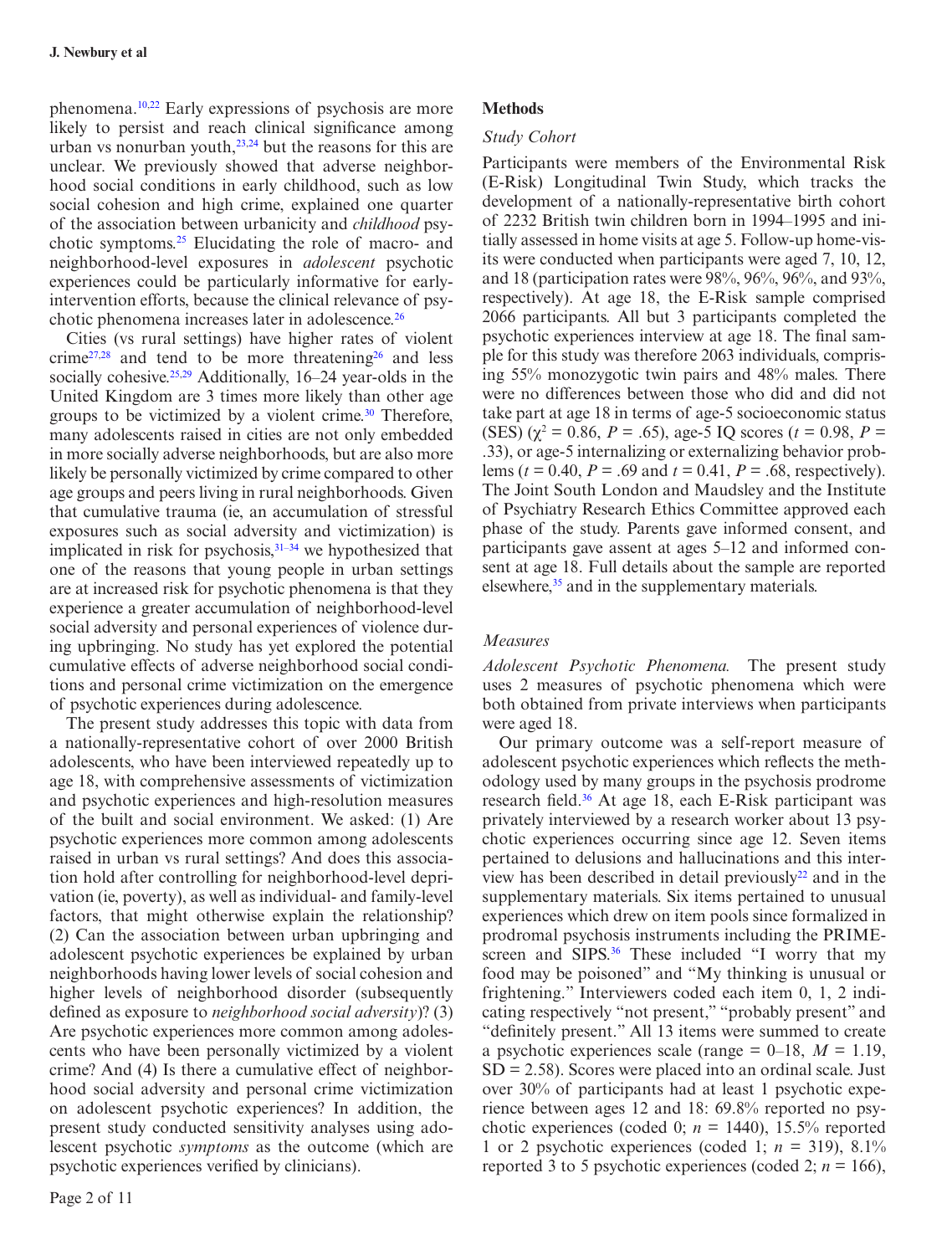and 6.7% reported 6 or more psychotic experiences (coded 3;  $n = 138$ ). This is similar to the prevalence of self-reported psychotic experiences in other community samples of teenagers and young adults. $1-4$ 

We additionally examined clinically-verified adolescent psychotic symptoms as a secondary outcome, using the same methodology as used at age 12.<sup>22</sup> Responses to the 7 hallucination/delusion items were verified by a team of clinicians, including child and adolescent psychiatrists, to capture more clinically pertinent psychotic symptoms. Full details on the verification procedure for adolescent psychotic symptoms are provided in the supplementary materials. At age 18, 2.9% ( $N = 59$ ) of participants were designated as having experienced at least 1 definite psychotic symptom.

*Urbanicity.* Urbanicity was defined based on data from the Office of National Statistics (ONS) Rural-Urban Definition for Small Area Geographies (RUC2011) classifications.<sup>37</sup> The ONS classifications utilized 2011 census data. Detailed information on ONS's creation of RUC2011 is available on the ONS webpages ([https://www.gov.uk/](https://www.gov.uk/government/uploads/system/uploads/attachment_data/file/239477/RUC11methodologypaperaug_28_Aug.pdf) [government/uploads/system/uploads/attachment\\_data/](https://www.gov.uk/government/uploads/system/uploads/attachment_data/file/239477/RUC11methodologypaperaug_28_Aug.pdf) [file/239477/RUC11methodologypaperaug\\_28\\_Aug.](https://www.gov.uk/government/uploads/system/uploads/attachment_data/file/239477/RUC11methodologypaperaug_28_Aug.pdf) [pdf; this link was working on April 20, 2017\)](https://www.gov.uk/government/uploads/system/uploads/attachment_data/file/239477/RUC11methodologypaperaug_28_Aug.pdf) and in the supplementary materials. ONS urbanicity scores (range 1–10) were assigned to every E-Risk family via the family's postcode when participants were aged 12. Given the low numbers within some rural categories, urbanicity was collapsed into 3 levels  $(1 = \text{rural: all rural set-})$ tings;  $2$  = intermediate: urban cities and towns; and  $3$  = urban: major and minor conurbations [conurbations are densely populated, large urban regions resulting from the expansion and coalescence of adjacent cities and towns]). E-Risk families are nationally-representative in terms of ONS urbanicity classifications; 32.2% of E-Risk children lived in urban settings at age 12 compared to 36.1% nationwide; 47.9% vs 45.0% lived in intermediate settings; and 19.9% vs 18.9% lived in rural settings.

*Neighborhood Characteristics.* Social conditions (ie, social processes) in the participants' neighborhoods were estimated via a postal survey sent to residents living alongside E-Risk families when participants were aged  $13-14.38,39$  $13-14.38,39$  $13-14.38,39$  Survey respondents, who were typically living on the same street or within the same apartment block as the participants in our study, reported on various characteristics of their immediate neighborhood, including levels of *social cohesion* and *neighborhood disorder.*[40](#page-9-15),[41](#page-9-16) Surveys were returned by an average of  $5.18$  (SD = 2.73) respondents per neighborhood, and there were at least 2 responses for 95% of neighborhoods ( $N = 5601$ ) respondents). We were interested in social cohesion and neighborhood disorder because they collectively capture neighborhood characteristics that could plausibly influence risk for psychotic phenomena, such as trust and support between neighbors and physical and social signs of threat in the neighborhood. Social cohesion (5 items, each coded 0–4) was assessed by asking residents whether their neighbors shared values and trusted and got along with each other, etc. Neighborhood disorder (14 items, each coded 0–2) was assessed by asking residents whether certain problems affected their neighborhood, including muggings, assaults, vandalism, graffiti and deliberate damage to property, etc. Items within each neighborhood characteristic scale were averaged to create summary scores from each of the 5601 resident respondents. Neighborhood characteristic scores for each E-Risk family were then created by averaging the summary scores of respondents within that family's neighborhood. The resulting variables approach normal distribution across the full potential range (Social cohesion:  $M = 2.23$ , SD  $= 0.50$ , range  $= 0-3.71$ ; Neighborhood disorder:  $M =$ 0.49,  $SD = 0.34$ , range = 0–1.93). Supplementary table 1 demonstrates that urban neighborhoods were characterized by significantly lower levels of social cohesion and significantly higher levels of neighborhood disorder. Additionally, we indexed the most socially adverse neighborhoods by combining social cohesion with neighborhood disorder. Participants who had lived in neighborhoods that were simultaneously characterized by lower than average social cohesion and higher than average neighborhood disorder were designated as having experienced neighborhood social adversity (coded 1: 35.9% of participants, *N* = 772).

*Personal Crime Victimization.* Personal experiences of violent crime victimization were assessed in private interviews with the participants at age 18 via the Juvenile Victimization Questionnaire 2nd revision  $(JVO-R2)^{42}$ adapted as a clinical interview (see Fisher et  $al<sup>43</sup>$  and supplementary materials for full details). JVQ crime victimization comprised 9 items, each enquiring about the period "since you were 12" (eg, "Did anyone hit or attack you on purpose with an object or weapon like a stick, rock, gun, knife or anything that hurt?"). The worst experience (according to the participant) was rated using a 6-point scale:  $0 =$  not exposed, then 1–5 for increasing levels of severity, reflecting the level of physical harm that had occurred. In the present study, crime victimization was dichotomized to represent the most violent forms of crime where injury or threat to life was likely, with participants who reported the top 2 levels of JVQ crime victimization (levels 4/5) designated as having experienced *personal crime victimization* (coded 1: 19.3% of participants,  $N = 398$ ).

*Neighborhood-Level Deprivation.* Neighborhood-level deprivation was constructed using A Classification of Residential Neighborhoods (ACORN), a geodemographic discriminator developed by CACI Information Services [\(http://www.caci.co.uk/; this link was work](http://www.caci.co.uk/)[ing on April 20, 2017](http://www.caci.co.uk/)). Detailed information about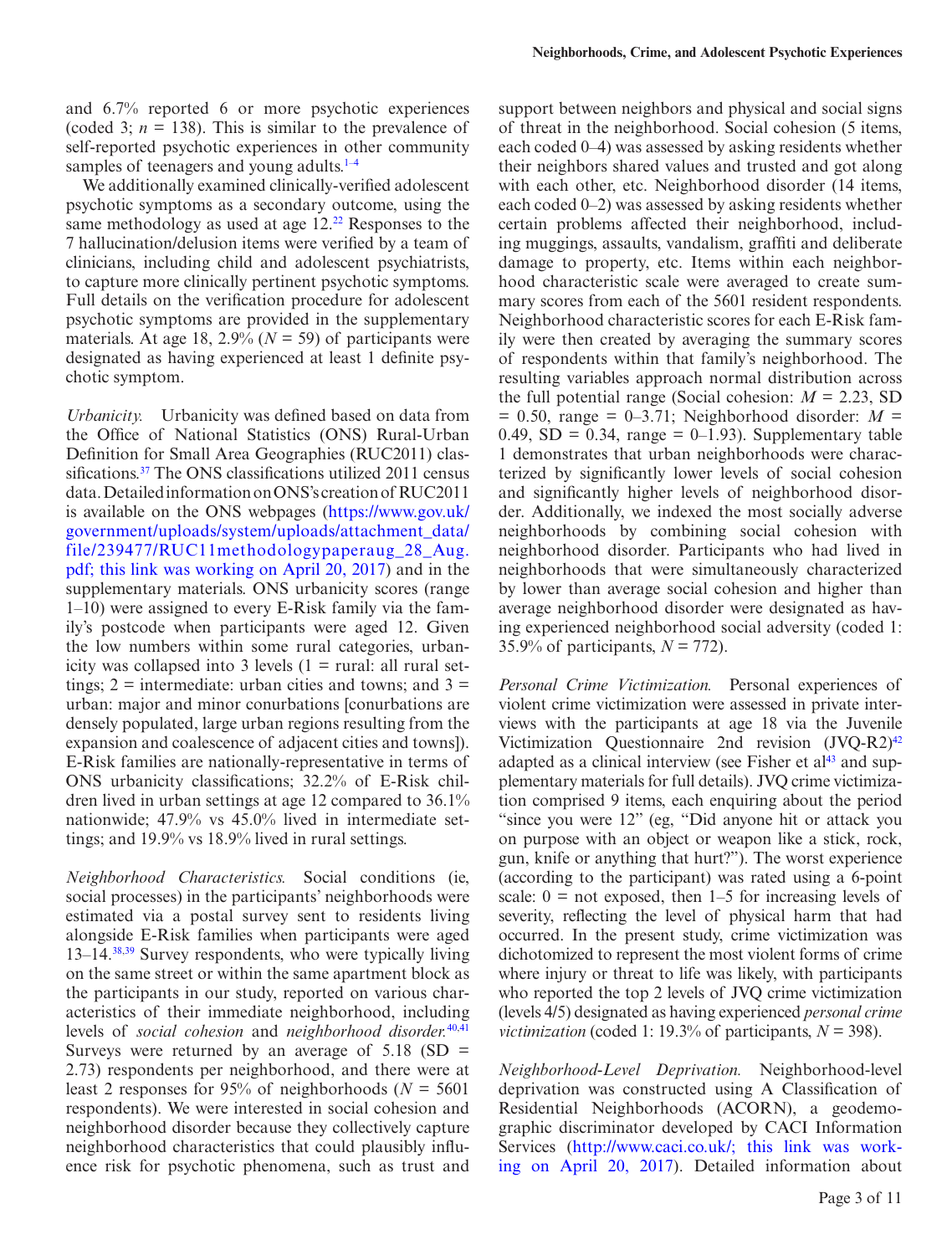ACORN's classification of neighborhood-level depriva-tion has been provided previously.<sup>38,[44](#page-9-19),[46](#page-9-20)</sup> Briefly, CACI utilized over 400 variables from 2001 census data for Great Britain (eg, educational qualifications, unemployment, housing tenure) and CACI's consumer lifestyle database. Following hierarchical-cluster-analysis, CACI created 5 distinct and homogeneous ordinal groups ranging from "Wealthy Achiever" (coded 1) to "Hard Pressed" (coded 5) neighborhoods. Neighborhood-level deprivation scores for the E-Risk families were then created by identifying the ACORN classification for that family's postcode when children were aged 12. E-Risk families are representative of UK households across the spectrum of neighborhood-level deprivation: 25.6% of E-Risk families live in "wealthy achiever" neighborhoods compared to 25.3% of households nation-wide; 5.3% vs 11.6% live in "urban prosperity" neighborhoods; 29.6% vs 26.9% live in "comfortably off" neighborhoods; 13.4% vs 13.9% live in "moderate means" neighborhoods; and 26.1% vs 20.7% live in "hard-pressed" neighborhoods.<sup>[45](#page-9-21)[,46](#page-9-20)</sup>

*Family- and Individual-Level Covariates.* Family SES was measured via a composite of parental income, education, and occupation when participants were aged 5. The latent variable was categorized into tertiles (ie, low-, medium-, and high-SES). Family psychiatric history and maternal psychosis were both considered as proxy indicators of genetic and environmental risks, to control for potential social drift whereby individuals with mental illness may be more likely to move to adverse neighborhoods. Both were assessed when participants were aged 12. In private interviews, mothers reported on family history of DSM disorders,  $47,48$  which was converted to a proportion  $(0-1.0)$ of family members with a history of psychiatric disorder. For maternal psychosis, mothers were interviewed using the Diagnostic Interview Schedule<sup>49</sup> for DSM-IV<sup>50</sup> which provides a symptom count for characteristic symptoms of schizophrenia (eg, hallucinations, delusions, anhedonia). Alcohol and cannabis dependence were considered because alcohol and cannabis are conceivably more available in cities, and abuse of these substances is associated with psychotic symptoms. $51,52$  We interviewed participants when they were aged 18 for the presence of alcohol/cannabis dependence according to DSM-IV criteria. Assessments were conducted in face-to-face interviews using the DIS.<sup>51</sup> The rates were  $12.8\%$  ( $N = 263$ ) and  $4.3\%$  ( $N = 89$ ), respectively. Childhood psychotic symptoms at age 12 (described previously $^{22}$ ) were included as a potential confound in models involving crime victimization because early psychotic phenomena have been associated with the likelihood of experiencing victimization. At age 12,  $5.9\%$  ( $N = 125$ ) of children reported psychotic symptoms. Further details on the covariates are provided in the supplementary materials.

*Adolescent Major Depression.* Specificity analyses were conducted with adolescent depression as the outcome,

because psychotic experiences and depression commonly co-occur and share similar aetiology.[53](#page-10-1) Adolescent major depression was assessed at age 18 following DSM-IV criteria in face-to-face interviews using the DIS.<sup>51</sup> By age 18,  $20.1\%$  ( $N = 414$ ) of adolescents had met DSM-IV criteria for a major depressive episode.

## *Statistical Analysis*

We conducted analyses following 5 steps. First, logistic regression was used to test whether psychotic experiences (between ages 12 and 18) were more common among adolescents raised in urban neighborhoods. We controlled for family- and individual-level factors and for neighborhood-level deprivation to check that the association was not explained by these characteristics which could potentially differ between urban vs rural residents. We also examined the association between urbanicity and adolescent major depression to check for specificity of the previous findings. Second, because urban neighborhoods are characterized by lower levels of social cohesion and higher levels of neighborhood disorder (supplementary table 1) we tested whether levels of these neighborhood characteristics accounted for the association between urbanicity and adolescent psychotic experiences, and we also estimated the separate associations of social cohesion and neighborhood disorder with adolescent psychotic experiences. Third, using logistic regression we checked whether adolescents who had lived in the most socially adverse neighborhoods (neighborhood characterized by both low social cohesion and high neighborhood disorder) were more likely to be personally victimized by violent crime and, in turn, whether psychotic experiences were more common among adolescents who had been victimized. Fourth, using interaction contrast ratio analysis we investigated potential cumulative and interactive effects of adverse neighborhood social conditions and personal victimization by violent crime on adolescent psychotic experiences. Four exposure categories were created for this analysis by combining *neighborhood social adversity* with *personal crime victimization*  $(0 = not exposed to either; 1 = lived$ in the most adverse neighborhoods but not personally victimized by violent crime; 2 = personally victimized by violent crime but did not live in the most adverse neighborhoods; and  $3 =$  exposed to both the most socially adverse neighborhood conditions and also personally victimized by violent crime). Finally, sensitivity analyses were conducted using the clinically-verified adolescent psychotic symptoms as the outcome measure. All analyses were conducted in STATA 14.2 (Stata-Corp), and accounted for the nonindependence of twin observations using the "CLUSTER" command. This procedure is derived from the Huber-White variance estimator, and provides robust standard errors adjusted for withincluster correlated data.<sup>54</sup> Note: ordinal logistic regression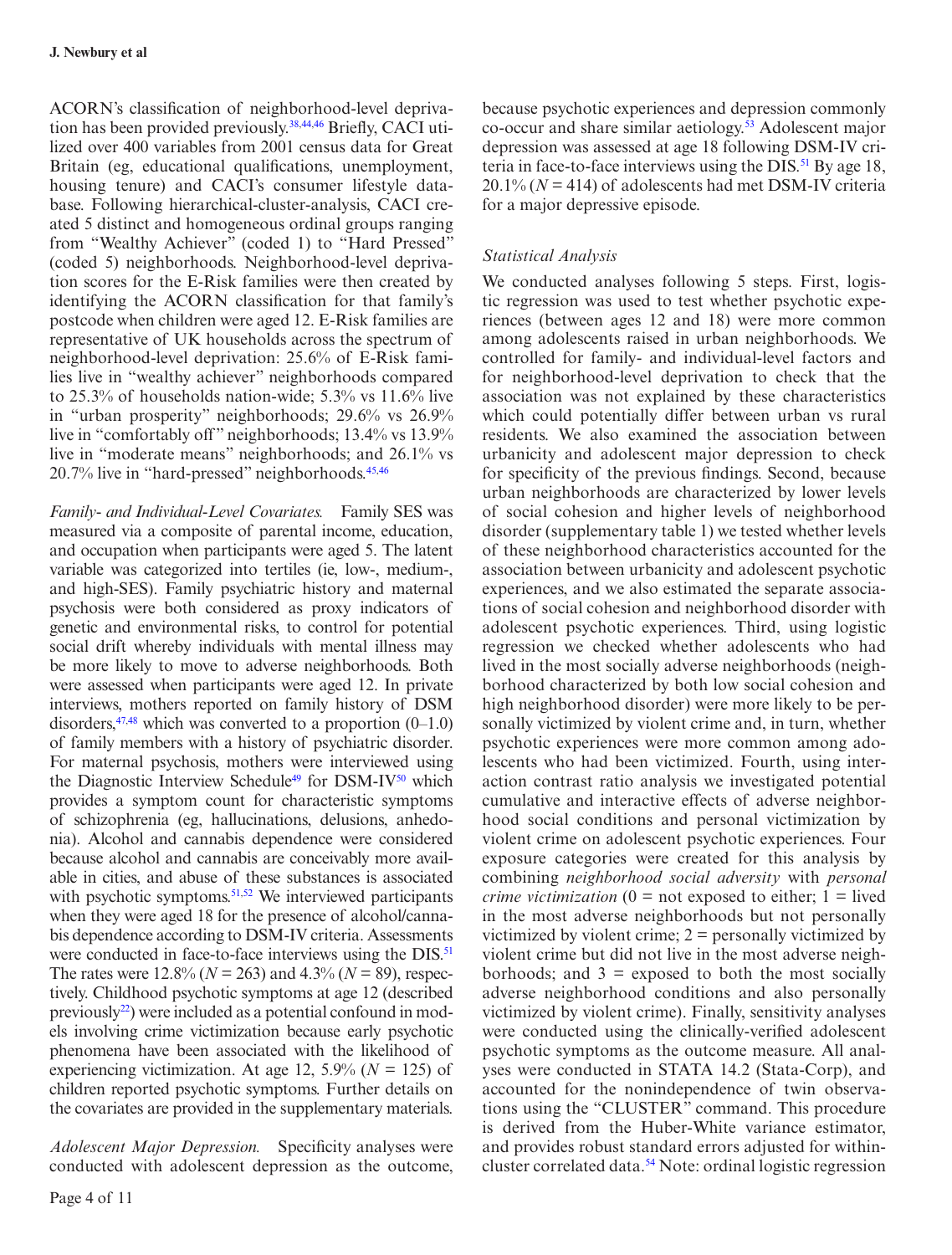was used in analyses where adolescent psychotic experiences was the dependent variable, because this was on an ordinal (rather than binary) scale.

#### **Results**

# *Are Psychotic Experiences More Common Among Adolescents Raised in Urban vs Rural Neighborhoods?*

Model 1 in [table 1](#page-4-0) shows that as the level of childhood urbanicity increased from rurality, odds for adolescent psychotic experiences also increased (intermediate urbanicity: OR = 1.37, 95% CI = 1.01–1.86, *P* = .042; highest urbanicity: OR = 1.67, 95% CI = 1.21–2.30,  $P = .002$ ). Crucially, model 2 in [table 1](#page-4-0) highlights that the association between the most urban setting and adolescent psychotic experiences remained significant after considering a range of potential family- and individual-level confounders (family SES, family psychiatric history, maternal psychosis, and adolescent alcohol/cannabis dependence) and neighborhood-level deprivation (OR  $=$  1.43, 95%  $CI = 1.01-2.03$ ,  $P = .042$ ), indicating that the association

in that urban residency was not significantly associated with adolescent depression (unadjusted OR =  $0.94$ ,  $95\%$  $CI = 0.68 - 1.31, P = .736$ .

### *Can the Association Between Growing Up in an Urban (vs Rural) Setting and Adolescent Psychotic Experiences be Explained by Social Conditions of Urban Neighborhoods?*

Model 3 in [table 1](#page-4-0) shows that after considering residentreported neighborhood social conditions, the association between living in the most urban setting and adolescent psychotic experiences was attenuated to below conventional levels of significance (OR = 1.35, 95% CI =  $0.94-$ 1.92,  $P = .103$ ). That is, almost half of the effect of urbanicity on adolescent psychotic experiences (mediatory estimates are supported by pathway analyses $55$ ) was explained by the levels of social cohesion and neighborhood disorder in urban vs rural neighborhoods. In [table 2](#page-5-0) we additionally show the independent effects of social cohesion and neighborhood disorder on adolescent psy-

<span id="page-4-0"></span>**Table 1.** Association Between Childhood Urbanicity and Adolescent Psychotic Experiences

|                     |                                  |                                                                                                                                                                                               | Association Between Childhood<br>Urbanicity and Adolescent Psychotic<br>Experiences <sup>b</sup> |                                                                                                                                      |                                                                  |  |
|---------------------|----------------------------------|-----------------------------------------------------------------------------------------------------------------------------------------------------------------------------------------------|--------------------------------------------------------------------------------------------------|--------------------------------------------------------------------------------------------------------------------------------------|------------------------------------------------------------------|--|
| Model Specification | Level of Urbanicity <sup>a</sup> | Covariates                                                                                                                                                                                    | <b>OR</b>                                                                                        | 95% CI                                                                                                                               | P Value                                                          |  |
| Model 1             | Rural<br>Intermediate<br>Urban   |                                                                                                                                                                                               | [Reference]<br>1.37<br>1.67                                                                      | $1.01 - 1.86$<br>$1.21 - 2.30$                                                                                                       | .042<br>.002                                                     |  |
| Model 2             | Rural<br>Intermediate<br>Urban   | Family socioeconomic status<br>Family psychiatric history<br>Maternal psychotic symptoms<br>Adolescent alcohol dependence<br>Adolescent cannabis dependence<br>Neighborhood-level deprivation | [Reference]<br>1.11<br>1.43<br>1.20<br>1.99<br>1.09<br>2.20<br>4.21<br>1.10                      | $0.81 - 1.54$<br>$1.01 - 2.03$<br>$1.02 - 1.41$<br>$1.30 - 3.06$<br>$0.96 - 1.23$<br>$1.66 - 2.92$<br>$2.60 - 6.82$<br>$1.00 - 1.20$ | .513<br>.042<br>.029<br>.002<br>.187<br>< .001<br>< .001<br>.044 |  |
| Model 3             | Rural<br>Intermediate<br>Urban   | Neighborhood social conditions                                                                                                                                                                | [Reference]<br>1.17<br>1.35<br>1.28                                                              | $0.85 - 1.62$<br>$0.94 - 1.92$<br>$1.11 - 1.48$                                                                                      | .329<br>.103<br>.001                                             |  |

*Note*: OR, odds ratio from ordinal logistic regression.

a 3-level urbanicity at age 12: Rural = rural towns and fringes, villages, hamlets, isolated dwellings; Intermediate = urban cities and towns; Urban = major and minor conurbations.

b The association of childhood urbanicity (and other covariates) with adolescent psychotic experiences was calculated with ordinal logistic regression because adolescent psychotic experiences are on an ordinal (0–3) rather than binary scale. Model 1—the unadjusted association between childhood urbanicity and adolescent psychotic experiences (sample size = 1978 participants). Model 2—adjusted for family-level characteristics (family socioeconomic status, family psychiatric history, maternal psychotic symptoms), individual-level characteristics (adolescent alcohol dependence and adolescent cannabis dependence), and neighborhood-level deprivation at age 12 (sample size = 1900 participants). Model 3—adjusted for neighborhood social conditions (social cohesion and neighborhood disorder) at age 12 (sample size = 1956 participants). Sample sizes vary slightly between models due to small numbers of participants missing data on independent variables. All analyses account for the nonindependence of twin observations.

was not likely due to compositional effects. Moreover, the association also demonstrated a degree of specificity

chotic experiences, with the neighborhood characteristic measures categorized at various thresholds. In short,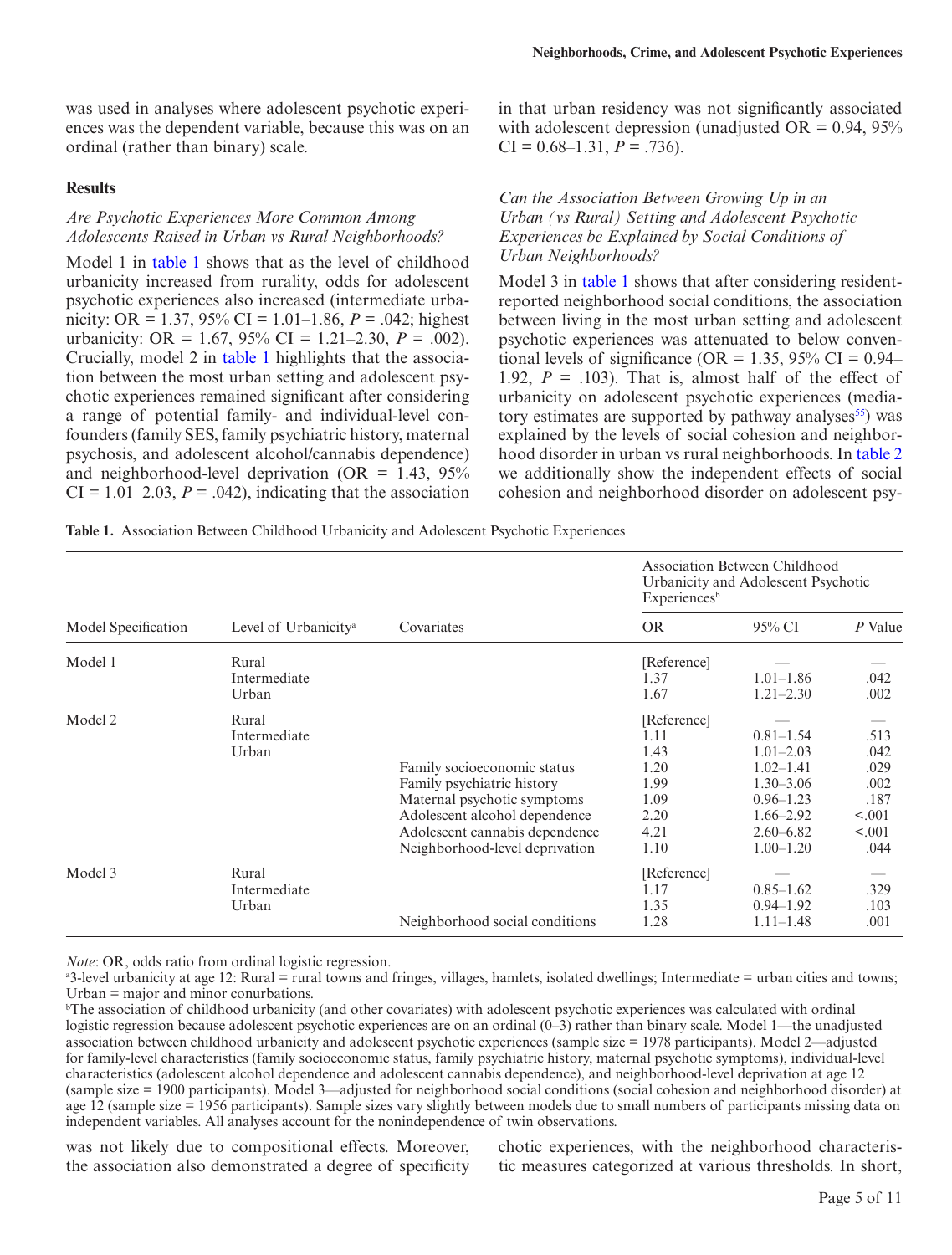psychotic experiences were more common among adolescents who had lived in neighborhoods with lower levels of social cohesion and higher levels of neighborhood disorder, and these associations were very similar regardless of the threshold used.

# *Are Psychotic Experiences More Common Among Adolescents Who Have Been Personally Victimized by a Violent Crime?*

Among adolescents who had lived in the most socially adverse neighborhoods (neighborhoods that were simultaneously characterized by low social cohesion and high neighborhood disorder), 24.0% had been personally victimized by a violent crime compared to 15.1% of adolescents who had lived in more favorable neighborhood conditions (OR = 1.78,  $95\%$  CI = 1.32–2.41,  $P \leq .001$ ). Furthermore, adolescents who had been victimized by violent crime had over 3 times greater odds of having psychotic experiences than non-victimized adolescents (OR = 3.76, 95% CI = 3.00–4.72, *P* < .001), and this association was not explained by the set of potential confounders reported in table  $3$  (OR = 2.90,  $95\%$  CI = 2.28–3.69,  $P < .001$ ).

# *Is There a Cumulative Effect of Neighborhood Social Adversity and Personal Crime Victimization on Adolescent Psychotic Experiences?*

Given previous evidence that risk for psychosis increases incrementally following an accumulation of stressful exposures, we tested for cumulative and interactive effects of adverse neighborhood social conditions and personal crime victimization during upbringing on adolescent psychotic experiences. [Table 3](#page-6-0) shows that both neighborhood social adversity and personal crime victimization each

had significant independent associations with adolescent psychotic experiences. However, focusing on model 2, which adjusts for all potential confounders, the combined effect of neighborhood social adversity and personal crime victimization on adolescent psychotic experiences was much greater than either exposure alone, at nearly 5 times the odds compared to unexposed adolescents (OR  $= 4.86, 95\% \text{ CI} = 3.28 - 7.20, P < .001$ . The interaction between neighborhood social adversity and personal crime victimization (ICR = 1.81, 95% CI =  $-0.03-3.65$ ) was significant at the  $P = 0.054$  level. That is, the odds for adolescent psychotic experiences among individuals who were exposed to both neighborhood social adversity and crime victimization was 1.81 points higher than the summed effects of the individual exposures (model 2 in [table 3](#page-6-0)).

# *Sensitivity Check: Are Urbanicity, Neighborhood Social Conditions, and Crime Victimization Also Associated With Adolescent Psychotic Symptoms (vs Experiences)?*

Only 2.9%  $(n = 59)$  of adolescents met criteria for the clinically-verified psychotic symptoms. Adjusted model 2 in supplementary table 2 shows that participants raised in urban (vs rural) settings appeared to be at elevated risk for experiencing adolescent psychotic *symptoms*, though this association was nonsignificant  $(OR = 1.40, 95\% \text{ CI} = 0.57-3.41, P = .460)$ . While the point estimate was very similar to that produced for adolescent psychotic *experiences* (OR = 1.43, 95%  $CI = 1.01 - 2.03$ ,  $P = .042$ ), the low base rate of verified symptoms in the current sample restricted our power to detect associations at this level. In addition, model 3 in supplementary table 2 revealed that neighborhood social adversity explained a similar proportion of the

<span id="page-5-0"></span>**Table 2.** Association Between Neighborhood Characteristics and Adolescent Psychotic Experiences With Neighborhood Characteristics Categorized at Various Thresholds

|                                                      |              |                                                         |                  |              | Association Between Neighborhood Characteristics and Adolescent Psychotic Experiences |                  |              |                                                                          |                    |
|------------------------------------------------------|--------------|---------------------------------------------------------|------------------|--------------|---------------------------------------------------------------------------------------|------------------|--------------|--------------------------------------------------------------------------|--------------------|
|                                                      |              | Full-Scale Neighborhood<br>Characteristics <sup>a</sup> |                  |              | Neighborhood Characteristics<br>Dichotomized at the Mean <sup>b</sup>                 |                  |              | Neighborhood Characteristics<br>Dichotomized at the Tertile <sup>c</sup> |                    |
| Neighborhood<br>Characteristic                       | <b>OR</b>    | $95\%$ CI                                               | P Value          | <b>OR</b>    | 95% CI                                                                                | P Value          | OR.          | 95% CI                                                                   | P Value            |
| Low social cohesion<br>High neighborhood<br>disorder | l.57<br>2.07 | $1.26 - 1.95$<br>$1.52 - 2.81$                          | < 0.01<br>< 0.01 | 1.53<br>1.73 | $1.24 - 1.89$<br>$1.40 - 2.14$                                                        | < 0.01<br>< 0.01 | 1.54<br>1.53 | $1.23 - 1.93$<br>$1.23 - 1.91$                                           | < 0.001<br>< 0.001 |

*Note*: E-Risk, Environmental Risk; OR, odds ratio from ordinal logistic regression.

a Analyses were conducted using the full-scale neighborhood characteristic variables. That is, the average of resident-rated neighborhood characteristic scores for each E-Risk neighborhood. Social cohesion was reverse scored to facilitate comparison with neighborhood disorder.

b The full-scale neighborhood characteristic variables were dichotomized at the mean, so that low social cohesion was a score lower than the mean, and high neighborhood disorder was a score higher than the mean.

c The full-scale neighborhood characteristic variables were dichotomized at the tertile, so that low social cohesion was a score lower than the 33rd centile, and high neighborhood disorder was a score higher than the 66th centile. All analyses account for the nonindependence of twin observations.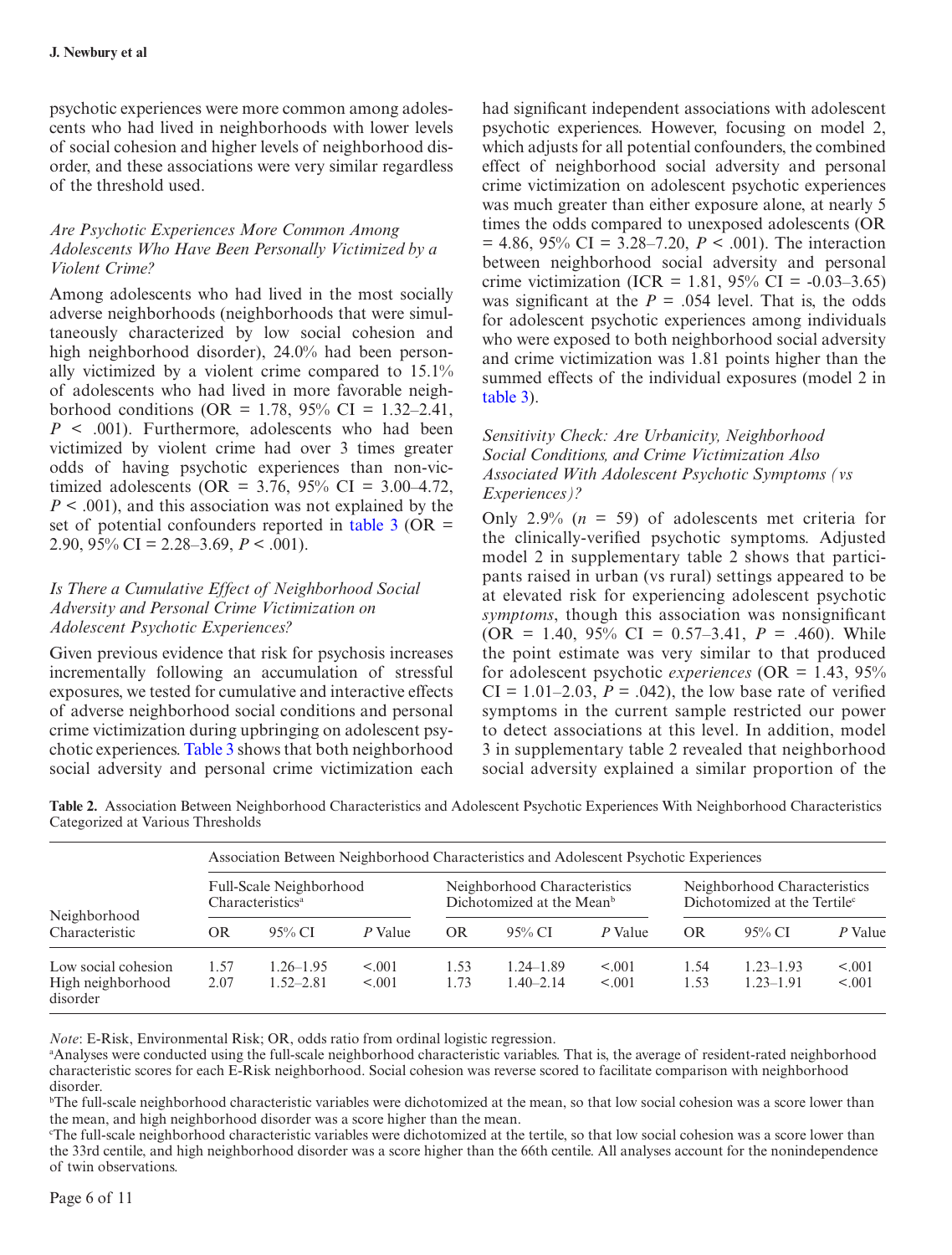|                                                                                                                                                                                                                                                                                                                                                                                                                                                                                                                                                                                                                               |                     | Victimization With Adolescent Psychotic Experiences <sup>b</sup> |                | Association of Cumulative Exposure to Neighborhood Social Adversity and Personal Crime |                                                |            |
|-------------------------------------------------------------------------------------------------------------------------------------------------------------------------------------------------------------------------------------------------------------------------------------------------------------------------------------------------------------------------------------------------------------------------------------------------------------------------------------------------------------------------------------------------------------------------------------------------------------------------------|---------------------|------------------------------------------------------------------|----------------|----------------------------------------------------------------------------------------|------------------------------------------------|------------|
|                                                                                                                                                                                                                                                                                                                                                                                                                                                                                                                                                                                                                               | Model 1             |                                                                  |                | Model 2                                                                                |                                                |            |
| Exposure to Neighborhood Social Adversity and/or Personal Crime<br>Victimization <sup>a</sup>                                                                                                                                                                                                                                                                                                                                                                                                                                                                                                                                 | $_{\rm \odot}$      | $95\%$ CI                                                        | P Value        | $_{\rm \odot}$                                                                         | $95%$ CI                                       | P Value    |
| Neighborhood social adversity only<br>-Neither exposure                                                                                                                                                                                                                                                                                                                                                                                                                                                                                                                                                                       | [Reference]<br>1.52 | $1.18 - 1.97$                                                    | $\overline{0}$ | Reference<br>$\ddot{33}$                                                               | $1.00 - 1.78$                                  | .052       |
| Neighborhood social adversity and personal crime victimization<br>$2$ —Personal crime victimization only                                                                                                                                                                                                                                                                                                                                                                                                                                                                                                                      | 6.79<br>3.35        | $4.81 - 9.60$<br>$2.46 - 4.55$                                   | 5001<br>0.001  | $2.72$<br>4.86                                                                         | $3.28 - 7.20$<br>1.96-3.77                     | 001<br>001 |
| personal<br>Interaction between neighborhood social adversity and<br>crime victimization                                                                                                                                                                                                                                                                                                                                                                                                                                                                                                                                      |                     | ICR 2.92, 95% CI = $0.63-5.22$ , $P = .013$                      |                |                                                                                        | ICR = 1.81, 95% CI = $-0.03-3.65$ , $P = .054$ |            |
| by violent crime; $2 =$ personally victimized by violent crime but did not live in the most socially adverse neighborhood; and $3 =$ exposed to both the most socially adverse<br>These 4 exposure categories were created by combining neighborhood social adversity (neighborhood was simultaneously characterized by low social cohesion and high<br>neighborhood disorder) with personal crime victimization: $0 =$ not exposed to either; $1 =$ lived in the most socially adverse neighborhood but not personally victimized<br>Note: ICR, interaction contrast ratio; OR, odds ratio from ordinal logistic regression. |                     |                                                                  |                |                                                                                        |                                                |            |

<span id="page-6-0"></span>

by violent crime; 2 = personally victimized by violent crime but did not live in the most socially adverse neighborhood; and 3 = exposed to both the most socially adverse neighborhood disorder) with personal crime victimization: 0 = not exposed to either; 1 = lived in the most socially adverse neighborhood but not personally victimized neighborhood conditions and also personally victimized by violent crime. neighborhood conditions and also personally victimized by violent crime.

ordinal logistic regression because adolescent psychotic experiences are on an ordinal (0–3) rather than binary scale. Model 1—the unadjusted associations of neighborhood ordinal logistic regression because adolescent psychotic experiences are on an ordinal (0-3) rather than binary scale. Model 1-the unadjusted associations of neighborhood social adversity and personal crime victimization with adolescent psychotic experiences. Model  $2$ —adjusted simultaneously for childhood psychotic symptoms, family-level social adversity and personal crime victimization with adolescent psychotic experiences. Model 2-adjusted simultaneously for childhood psychotic symptoms, family-level characteristics (family socioeconomic status, family psychiatric history, maternal psychotic symptoms), individual-level characteristics (adolescent alcohol dependence and<br>adolescent cannabis dependence), and neighborhoodcharacteristics (family socioeconomic status, family psychiatric history, maternal psychotic symptoms), individual-level characteristics (adolescent alcohol dependence and <sup>b</sup>The association of cumulative exposures to neighborhood social adversity and personal crime victimization with adolescent psychotic experiences was calculated with bThe association of cumulative exposures to neighborhood social adversity and personal crime victimization with adolescent psychotic experiences was calculated with adolescent cannabis dependence), and neighborhood-level deprivation at age 12. All analyses account for the nonindependence of twin observations.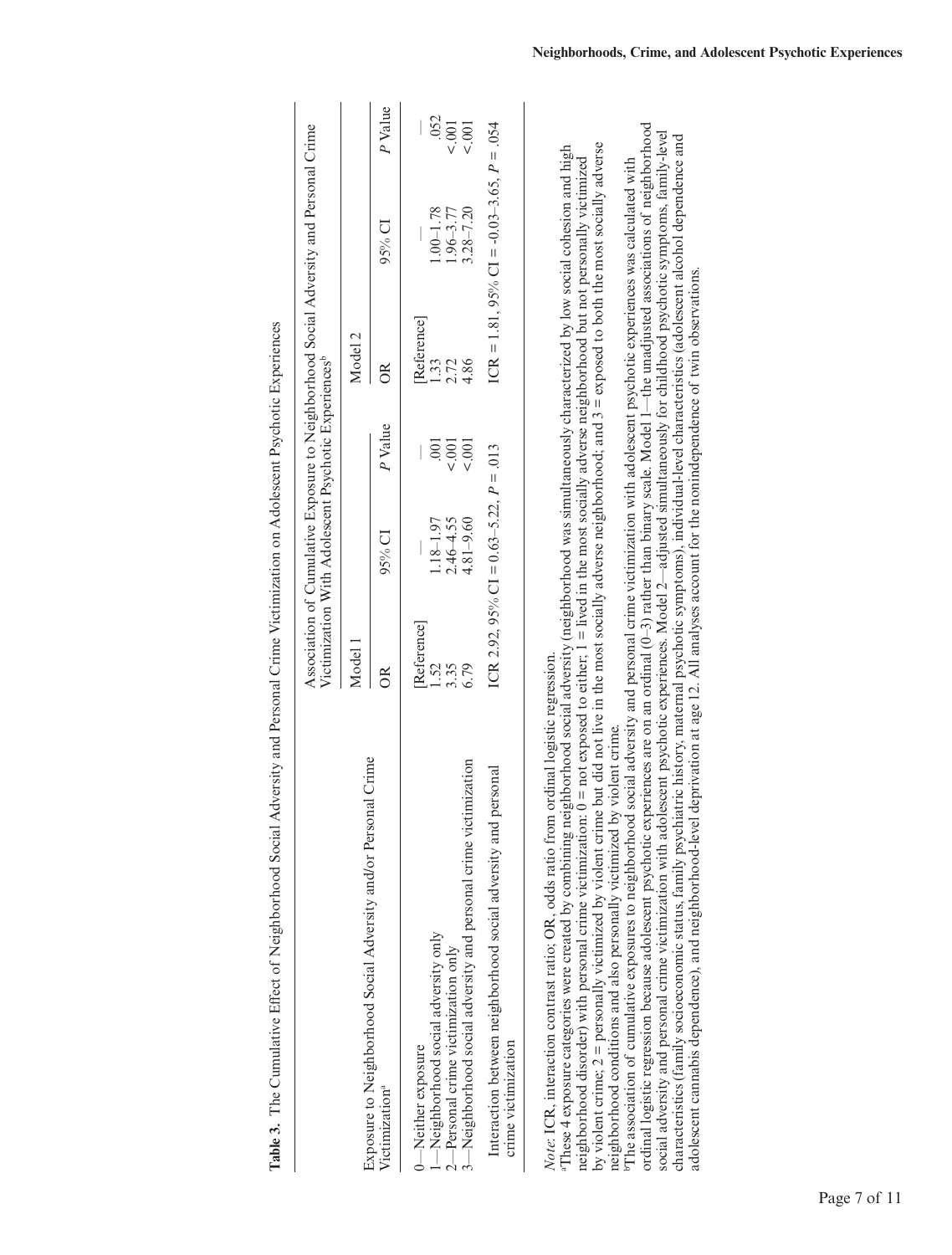effect of the most urban residency on adolescent psychotic symptoms to that found for adolescent psychotic experiences. Finally, supplementary table 3 yielded very similar point estimates for the cumulative exposures categories, though some associations failed to reach statistical significance.

# **Discussion**

This study investigated the role of urbanicity, neighborhood social conditions, and personal crime victimization in adolescent psychotic experiences and revealed 3 initial findings. First, the association between growing up in an urban environment and adolescent psychotic experiences remained after considering a range of potential confounders including family SES, family psychiatric history, maternal psychosis, adolescent substance problems, and neighborhood-level deprivation. This association between urbanicity and psychotic experiences was explained, in part, by 2 features of the neighborhood social environment, namely lower levels of social cohesion and higher levels of neighborhood disorder. Second, personal victimization by violent crime was nearly twice as common among adolescents in the most socially adverse neighborhoods, and adolescents who had experienced such victimization had over 3 times greater odds of having psychotic experiences. Third, the cumulative effect of neighborhood social adversity and personal crime victimization on adolescent psychotic experiences was substantially greater than either exposure alone, highlighting a potential interaction between these exposures. That is, adolescents who had lived in the most adverse neighborhood conditions and been personally victimized were at the greatest risk for psychotic experiences during adolescence.

The present findings extend previous evidence from this cohort implicating childhood urbanicity and neighborhood characteristics in the occurrence of childhood psychotic symptoms.<sup>25</sup> Here we show that the effects of urban and socially adverse neighborhood conditions on psychotic experiences are not limited to childhood, but continue into adolescence when psychotic phenomena become more clinically relevant[.26](#page-9-4) These findings support previous evidence demonstrating higher rates of psychosis-proneness and prodromal status among adolescents and young adults in urban,<sup>[1](#page-8-0)</sup> threatening,<sup>56</sup> and socially fragmented neighborhoods[.57](#page-10-5) Late adolescence heralds the peak age at which psychotic disorders are typically diagnosed.[58](#page-10-6) If a degree of aetiological continuity truly exists between adolescent psychotic experiences and adult psychotic disorder, ours and other recent findings tentatively support a mechanism linking adverse neighborhood conditions during upbringing with psychosis in adulthood.

In our study, the combined effect of adverse neighborhood social conditions and personal victimization by violent crime was greater than the independent effects of each. This is consistent with cumulative stress models and previous studies showing that risk for psychosis phenotypes increases as the frequency and severity of stressful exposures increase.<sup>31–34,[59](#page-10-7),60</sup> Several biological and psychological mechanisms could explain why adolescents who were exposed to neighborhood social adversity and violent crime during upbringing were more prone to psychotic experiences. Prolonged and acute early-life stress is purported to dysregulate the biological stress response $61-63$ and lead to dopaminergic sensitization, which is the leading hypothesized neurochemical pathway for the posi-tive symptoms of psychosis.<sup>61,[64](#page-10-9)</sup> In addition, adolescents who grow up in threatening neighborhoods with weak or absent community networks could develop psychosislike cognitive schemas such as paranoia, hypervigilance, and negative attributional styles.<sup>65,[66](#page-10-11)</sup> A cognitive pathway (rather than a nonspecific stress mechanism alone) could explain why effects were apparent for psychotic experiences but not major depression. Our findings tentatively suggest a mechanism whereby childhood exposure to neighborhood social adversity sensitizes individuals to subsequent stressful experiences such as crime victimization. This hypothesized mechanism is supported by recent evidence of neurological differences in social stress reactivity between adults with urban vs rural upbringing. $67,68$  $67,68$  $67,68$ Further research into the influence of neighborhood exposures on childhood neurocognitive development could shed light on this hypothesized mechanism.

# *Limitations*

Several limitations should be considered. First, causality of findings from this observational study cannot be assumed. Noncausal mechanisms, such as the selection of genetically high-risk families into urban and adverse neighborhoods, remain possible, $69$  though our findings were not explained by proxy indicators of genetic and familial risk. Second, neighborhood conditions were measured approximately 5 years before adolescent psychotic experiences were assessed. However, the vast majority of adolescents  $(71.4\% , n = 1475)$  reported that they did not move house between ages 12 and 18. Third, though crime victimization was more common in adverse neighborhoods, we do not know the extent to which these victimization experiences occurred outside the home. Perpetrators of physical violence are often family members, $\frac{70}{10}$  suggesting that our measure of violent crime captured victimization inside as well as outside the home. Fourth, psychotic experiences are associated with adult psychosis but also with other serious psychiatric conditions<sup>[5](#page-8-1)</sup>; while a degree of specificity was suggested in that the effect of urbanicity on psychotic experiences was not replicated for adolescent depression and was not explained by adolescent substance problems, it is probable that the mental health implications of growing up in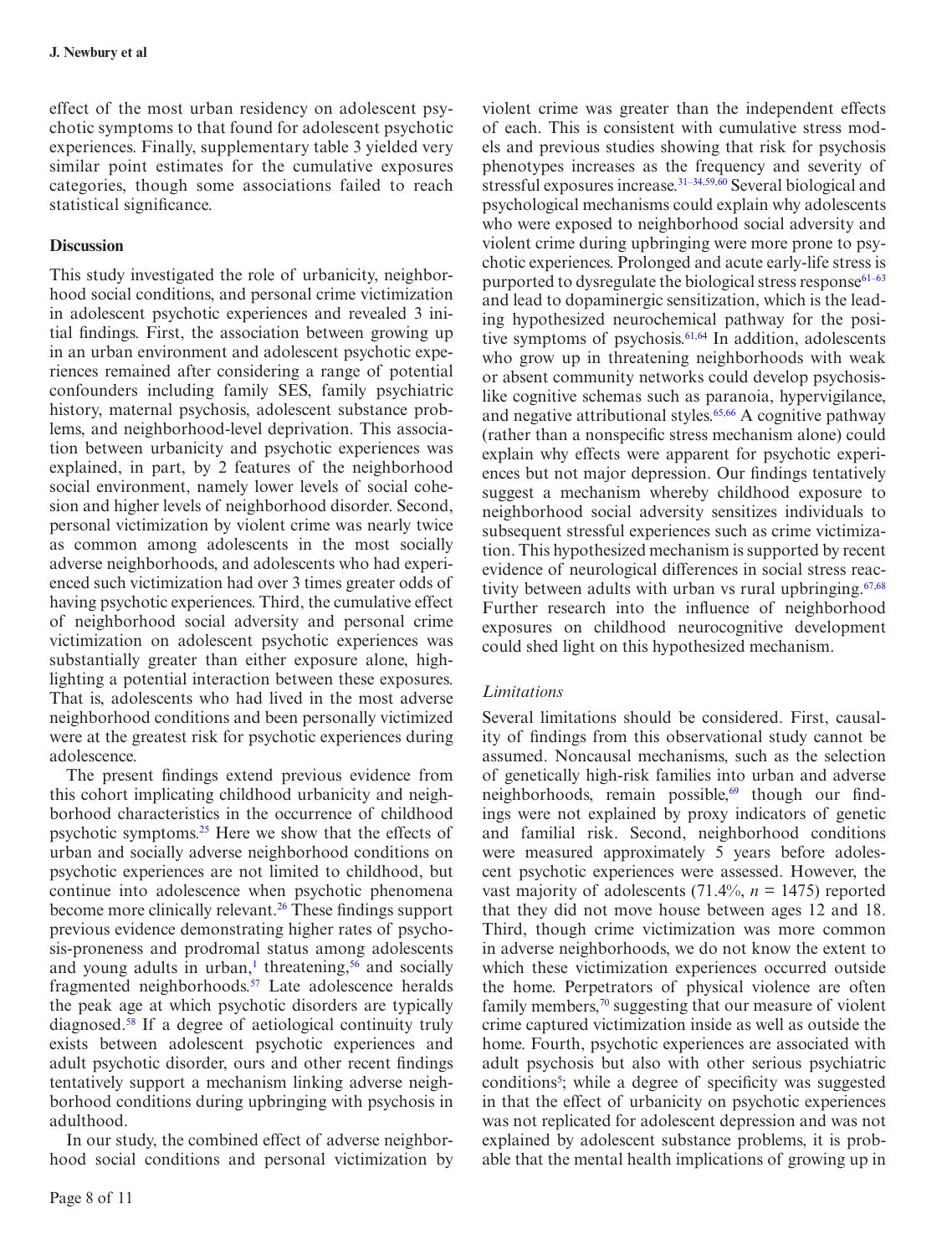an urban setting extend beyond psychosis.<sup>71</sup> In addition, associations arising for the clinically-verified psychotic symptoms were often nonsignificant. It is possible that the low prevalence of psychotic symptoms in this sample restricted our power to detect associations. However, it is also possible that the self-report measure of adolescent psychotic experiences captured genuine experiences (eg, being followed by a stranger) as well as psychotic phenomena (eg, being followed by a detective). This may have inflated the associations arising for adolescent psychotic experiences, though it is reassuring that point estimates were fairly similar to those produced for psychotic symptoms. Finally, our findings come from a sample of twins which potentially differ from singletons. However, E-Risk families closely match the distribution of UK families across the spectrum of urbanicity<sup>38</sup> and neighborhood-level deprivation.<sup>[46](#page-9-20)</sup> Furthermore, the prevalence of adolescent psychotic experiences among E-Risk participants is similar to non-twin samples of adolescents and young adults[.1–4](#page-8-0)

## **Conclusions**

Our findings provide initial evidence that adverse neighborhood social conditions and violent crime victimization, which are relatively common exposures particularly among urban youth, increase risk for adolescent psychotic experiences. From a public health perspective, ours and other recent findings on geospatial correlates of early psychosis phenotypes $56,57$  $56,57$  suggest that preventative early intervention strategies for psychosis might capture particularly high-risk groups if targeted towards youth living in urban and socially adverse neighborhoods. As increasing numbers of youth around the world are living in cities, $^{72}$  there is a growing need to improve our understanding of how both built and social features of urban settings are supporting and challenging young people's mental health.

## **Supplementary Material**

Supplementary material is available at *Schizophrenia Bulletin* online.

## **Funding**

The E-Risk Study is funded by the Medical Research Council (G1002190). Additional support was provided by National Institute of Child Health and Human Development (HD077482); Google Streetview; British Academy (SQ140024); and the Jacobs Foundation. J.N. received a Multidisciplinary Studentship from the Economic and Social Research Council (ESRC). L.A. is the Mental Health Leadership Fellow for the UK ESRC. H.L.F. is supported by an MQ Fellows Award (MQ14F40). C.L.O. is a Jacobs Foundation Advanced Research Fellow and a Canadian Institute for Advanced Research Fellow.

#### **Acknowledgments**

We are extremely grateful to the study mothers and fathers, the twins, and the twins' teachers for their participation. Our thanks to members of the E-Risk team for their dedication, hard work and insights, and to CACI Inc. for use of their consumer lifestyle databases. We also thank Emma Hedman, Jill Collins and Paul Langston for their geo-coding assistance. The authors have declared that there are no conflicts of interest in relation to the subject of this study.

## **References**

- <span id="page-8-0"></span>1. Spauwen J, Krabbendam L, Lieb R, Wittchen HU, van Os J. Does urbanicity shift the population expression of psychosis? *J Psychiatr Res*. 2004;38:613–618.
- 2. Kelleher I, Connor D, Clarke MC, et al. Prevalence of psychotic symptoms in childhood and adolescence: a systematic review and meta-analysis of population-based studies. *Psychol Med*. 2012;42:1857–1863.
- 3. Yoshizumi T, Murase S, Honjo S, Kaneko H, Murakami T. Hallucinatory experiences in a community sample of Japanese children. *J Am Acad Child Adolesc Psychiatry*. 2004;43:1030–1036.
- 4. Horwood J, Salvi G, Thomas K, et al. IQ and non-clinical psychotic symptoms in 12-year-olds: results from the ALSPAC birth cohort. *Br J Psychiatry*. 2008;193:185–191.
- <span id="page-8-1"></span>5. Fisher HL, Caspi A, Poulton R, et al. Specificity of childhood psychotic symptoms for predicting schizophrenia by 38 years of age: a birth cohort study. *Psychol Med*. 2013;43:2077–2086.
- 6. Poulton R, Caspi A, Moffitt TE, et al. Children's selfreported psychotic symptoms and adult schizophreniform disorder: a 15-year longitudinal study. *Arch Gen Psychiatry*. 2000;57:1053–1058.
- 7. Kelleher I, Lynch F, Harley M, et al. Psychotic symptoms in adolescence index risk for suicidal behavior: findings from 2 population-based case-control clinical interview studies. *Arch Gen Psychiatry*. 2012;69:1277–1283.
- <span id="page-8-2"></span>8. Millan MJ, Andrieux A, Bartzokis G, et al. Altering the course of schizophrenia: progress and perspectives. *Nat Rev Drug Discov*. 2016;15:485–515.
- <span id="page-8-3"></span>9. Davidson LL, Grigorenko EL, Boivin MJ, Rapa E, Stein A. A focus on adolescence to reduce neurological, mental health and substance-use disability. *Nature*. 2015;527:S161–S166.
- <span id="page-8-4"></span>10. Kelleher I, Cannon M. Psychotic-like experiences in the general population: characterizing a high-risk group for psychosis. *Psychol Med*. 2011;41:1–6.
- <span id="page-8-5"></span>11. Vassos E, Pedersen CB, Murray RM, Collier DA, Lewis CM. Meta-analysis of the association of urbanicity with schizophrenia. *Schizophr Bull*. 2012;38:1118–1123.
- 12. Krabbendam L, van Os J. Schizophrenia and urbanicity: a major environmental influence–conditional on genetic risk. *Schizophr Bull*. 2005;31:795–799.
- 13. Pedersen CB, Mortensen PB. Evidence of a dose-response relationship between urbanicity during upbringing and schizophrenia risk. *Arch Gen Psychiatry*. 2001;58:1039–1046.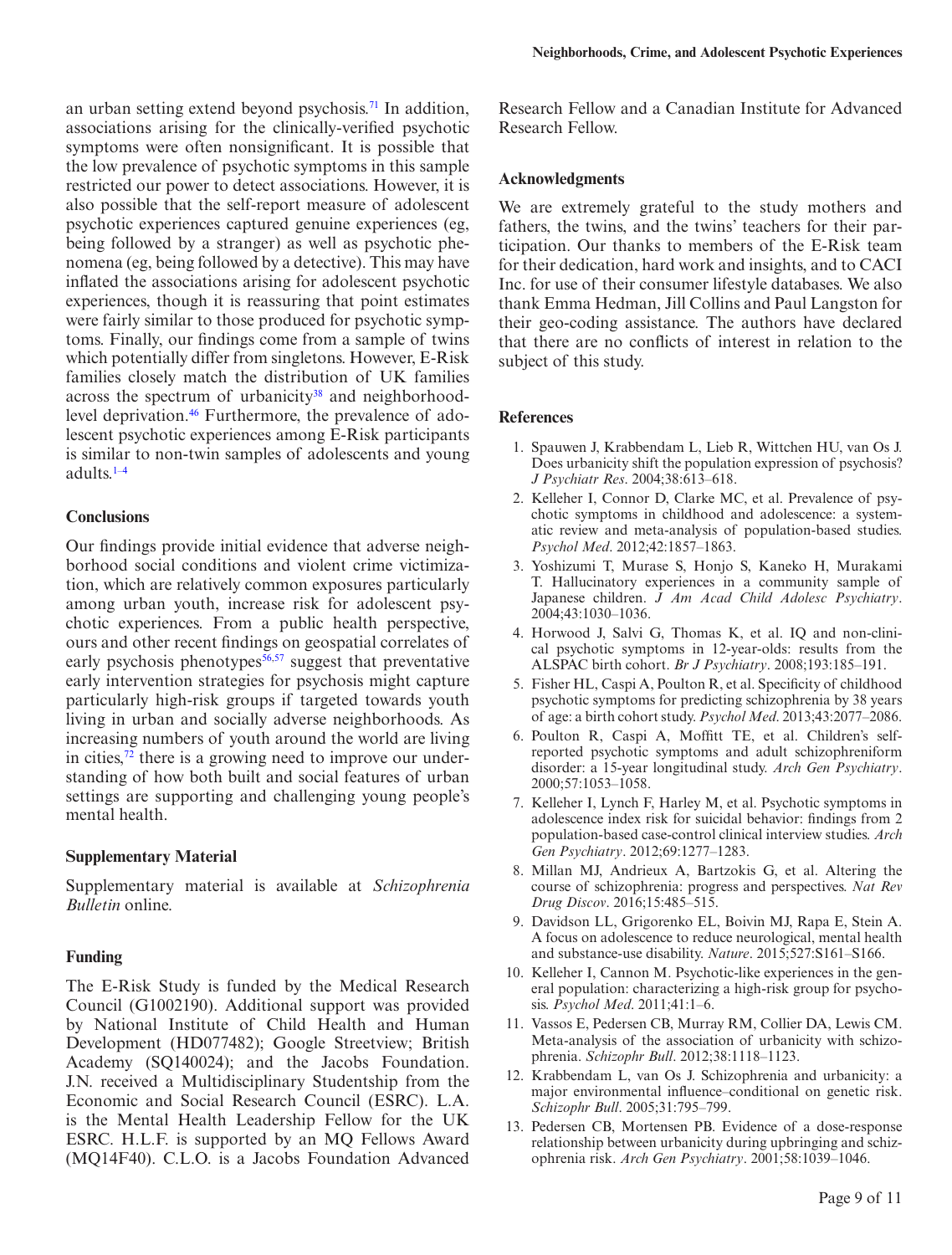- 14. Marcelis M, Navarro-Mateu F, Murray R, Selten JP, Van Os J. Urbanization and psychosis: a study of 1942-1978 birth cohorts in The Netherlands. *Psychol Med*. 1998;28:871–879.
- 15. Lewis G, Davis A, Andreasson S, Allebeck P. Schizophrenia and city life. *The Lancet*. 1992;340:137–140.
- 16. Allardyce J, Boydell J, Van Os J, et al. Comparison of the incidence of schizophrenia in rural Dumfries and Galloway and urban Camberwell. *Br J Psychiatry*. 2001;179:335–339.
- 17. Lögdberg B, Nilsson LL, Levander MT, Levander S. Schizophrenia, neighbourhood, and crime. *Acta Psychiatr Scand*. 2004;110:92–97.
- 18. Allardyce J, Gilmour H, Atkinson J, et al. Social fragmentation, deprivation and urbanicity: relation to first-admission rates for psychoses. *Br J Psychiatry*. 2005;187:401–406.
- 19. Kirkbride JB, Boydell J, Ploubidis GB, et al. Testing the association between the incidence of schizophrenia and social capital in an urban area. *Psychol Med*. 2008;38:1083–1094.
- 20. Zammit S, Lewis G, Rasbash J, et al. Individual, schools, and neighborhood. *Arch Gen Psychiatry*. 2010;67:914–922.
- 21. Veling W, Susser E, Selten JP, Hoek HW. Social disorganization of neighborhoods and incidence of psychotic disorders: a 7-year first-contact incidence study. *Psychol Med*. 2015;45:1789–1798.
- <span id="page-9-0"></span>22. Polanczyk G, Moffitt TE, Arseneault L, et al. Etiological and clinical features of childhood psychotic symptoms: results from a birth cohort. *Arch Gen Psychiatry*. 2010;67:328–338.
- <span id="page-9-1"></span>23. Dragt S, Nieman DH, Veltman D, et al. Environmental factors and social adjustment as predictors of a first psychosis in subjects at ultra high risk. *Schizophr Res*. 2011;125:69–76.
- <span id="page-9-2"></span>24. Spauwen J, Krabbendam L, Lieb R, Wittchen HU, van Os J. Evidence that the outcome of developmental expression of psychosis is worse for adolescents growing up in an urban environment. *Psychol Med*. 2006;36:407–415.
- <span id="page-9-3"></span>25. Newbury J, Arseneault L, Caspi A, et al. Why are children in urban neighborhoods at increased risk for psychotic symptoms? Findings from a UK longitudinal cohort study. *Schizophr Bull*. 2016;42:1372–1383.
- <span id="page-9-4"></span>26. Kelleher I, Keeley H, Corcoran P, et al. Clinicopathological significance of psychotic experiences in non-psychotic young people: evidence from four population-based studies. *Br J Psychiatry*. 2012;201:26–32.
- <span id="page-9-5"></span>27. Home Office Statistical Bulletin. *Crime in England and Wales 2009/10: Findings from the British Crime Survey and Police Recorded Crime (Third Edition)*. London, UK: Home Office; 2010.
- <span id="page-9-6"></span>28. Federal Bureau of Investigation. *Crime in the United States, 2015: Uniform Crime Report*. Clarksburg, WV: FBI Criminal Justice Information Services Division; 2015.
- <span id="page-9-7"></span>29. Kirkbride JB, Jones PB, Ullrich S, Coid JW. Social deprivation, inequality, and the neighborhood-level incidence of psychotic syndromes in East London. *Schizophr Bull*. 2014;40:169–180.
- <span id="page-9-8"></span>30. Office for National Statistics. *The Likelihood of Becoming a Victim of Crime: Crime Statistics, Period Ending March 2012*. London, UK: Office for National Statistics; 2012.
- <span id="page-9-9"></span>31. Turner RJ, Lloyd DA. Lifetime traumas and mental health: the significance of cumulative adversity. *J Health Soc Behav*. 1995;36:360–376.
- 32. Shevlin M, Houston JE, Dorahy MJ, Adamson G. Cumulative traumas and psychosis: an analysis of the national comorbidity survey and the British Psychiatric Morbidity Survey. *Schizophr Bull*. 2008;34:193–199.
- 33. Lataster J, Myin-Germeys I, Lieb R, Wittchen HU, van Os J. Adversity and psychosis: a 10-year prospective study investigating synergism between early and recent adversity in psychosis. *Acta Psychiatr Scand*. 2012;125:388–399.
- 34. Morgan C, Reininghaus U, Reichenberg A, et al. Adversity, cannabis use and psychotic experiences: evidence of cumulative and synergistic effects. *Br J Psychiatry*. 2014;204:346–353.
- <span id="page-9-10"></span>35. Moffitt TE; E-Risk Study Team. Teen-aged mothers in contemporary Britain. *J Child Psychol Psychiatry*. 2002;43:727–742.
- <span id="page-9-11"></span>36. Loewy RL, Pearson R, Vinogradov S, Bearden CE, Cannon TD. Psychosis risk screening with the Prodromal Questionnaire– brief version (PQ-B). *Schizophr Res*. 2011;129:42–46.
- <span id="page-9-12"></span>37. Office for National Statistics. *Urban and Rural Area Definitions for Policy Purposes in England and Wales: Methodology (v1.0)*. London, UK: Office of National Statistics; 2013.
- <span id="page-9-13"></span>38. Odgers CL, Moffitt TE, Tach LM, et al. The protective effects of neighborhood collective efficacy on British children growing up in deprivation: a developmental analysis. *Dev Psychol*. 2009;45:942–957.
- <span id="page-9-14"></span>39. Odgers CL, Caspi A, Bates CJ, Sampson RJ, Moffitt TE. Systematic social observation of children's neighborhoods using Google Street View: a reliable and cost-effective method. *J Child Psychol Psychiatry*. 2012;53:1009–1017.
- <span id="page-9-15"></span>40. Sampson RJ, Raudenbush SW, Earls F. Neighborhoods and violent crime: a multilevel study of collective efficacy. *Science*. 1997;277:918–924.
- <span id="page-9-16"></span>41. Sampson RJ, Raudenbush SW. Systematic social observation of public spaces: a new look at disorder in urban neighborhoods. *Am J Sociol*. 1999;105:603–651.
- <span id="page-9-17"></span>42. Finkelhor D, Hamby S, Turner H, Ormod R. *The Juvenile Victimization Questionnaire: 2nd Revision (JVQ-R2)*. Durham, NC: Crimes Against Children Research Center; 2011.
- <span id="page-9-18"></span>43. Fisher HL, Caspi A, Moffitt TE, et al. Measuring adolescents' exposure to victimization: the Environmental Risk (E-Risk) Longitudinal Twin Study. *Dev Psychopathol*. 2015;27:1399–1416.
- <span id="page-9-19"></span>44. Odgers CL, Caspi A, Russell MA, et al. Supportive parenting mediates neighborhood socioeconomic disparities in children's antisocial behavior from ages 5 to 12. *Dev Psychopathol*. 2012;24:705–721.
- <span id="page-9-21"></span>45. CACI Information Services. *ACORN User Guide*. London, UK: CACI; 2006.
- <span id="page-9-20"></span>46. Caspi A, Taylor A, Moffitt TE, Plomin R. Neighborhood deprivation affects children's mental health: environmental risks identified in a genetic design. *Psychol Sci*. 2000;11:338–342.
- <span id="page-9-22"></span>47. Milne BJ, Moffitt TE, Crump R, et al. How should we construct psychiatric family history scores? A comparison of alternative approaches from the Dunedin Family Health History Study. *Psychol Med*. 2008;38:1793–1802.
- <span id="page-9-23"></span>48. Weissman MM, Wickramaratne P, Adams P, et al. Neighborhood deprivation affects children's mental health: environmental risks identified in a genetic design. *Arch Gen Psychiatry*. 2000;57:675–682.
- <span id="page-9-24"></span>49. Robins L, Cottler L, Bucholz K, Compton W. *Diagnostic Interview Schedule for DSM-IV (DIS-IV)*. St Louis, MO: Washington University School of Medicine; 1995.
- <span id="page-9-25"></span>50. American Psychiatric Association. *Diagnostic and Statistical Manual of Mental Disorders*. 4th ed. Washington, DC: American Psychiatric Association; 1994.
- <span id="page-9-26"></span>51. Henquet C, Krabbendam L, Spauwen J, et al. Prospective cohort study of cannabis use, predisposition for psychosis, and psychotic symptoms in young people. *BMJ*. 2005;330:11.